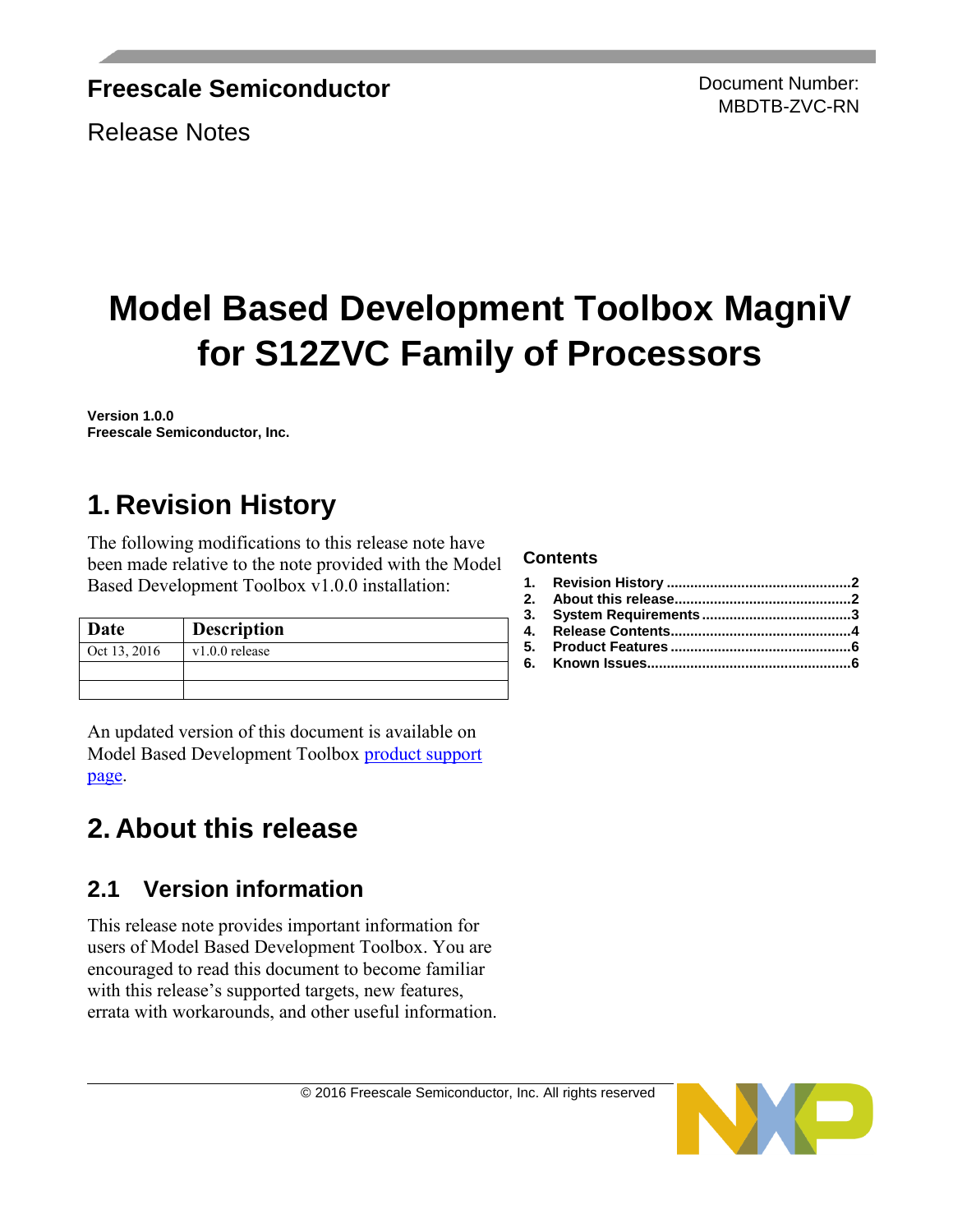## **2.2 Licensing**

This release is distributed under an End-User License Agreement. The EULA is displayed during product installation. Please read the contents of the document carefully before using this product.

Please refer to *Model Based Dovelopment Toolbox License Installation.pdf* for more information on how to request and install the license.

## **2.3 Getting Help**

Product documentation is included with the product layout in '*help*' folder.

To order NXP products or literature, consult your local sales representative.

For technical support please sign on to the following NXP Model Based Software Design Tools Community:<https://community.nxp.com/community/mbdt>

## <span id="page-1-0"></span>**3. System Requirements**

The minimum recommended PC platform is:

- *Windows® OS*: Intel® Pentium® 4 processor, 2 GHz or faster, Intel® Xeon™, Intel® Core™, AMD Athlon™ 64, AMD Opteron™, or later
- At least 4 GB of RAM
- At least 3 GB of free disk space.
- Internet connectivity for web downloads.

#### **Operating System Hosts**

| <b>Windows</b> |                 |        |        |
|----------------|-----------------|--------|--------|
| <b>Host OS</b> | <b>SP Level</b> | 32-bit | 64-bit |
| Windows 7      |                 |        |        |
| Windows 8.1    |                 |        |        |
| Windows 10     |                 |        |        |

**NOTE** It is recommended (although not required) that all product maintenance operations be done with administrative privileges.

#### **Model Based Development Toolbox MagniV for S12ZVC Family of Processors**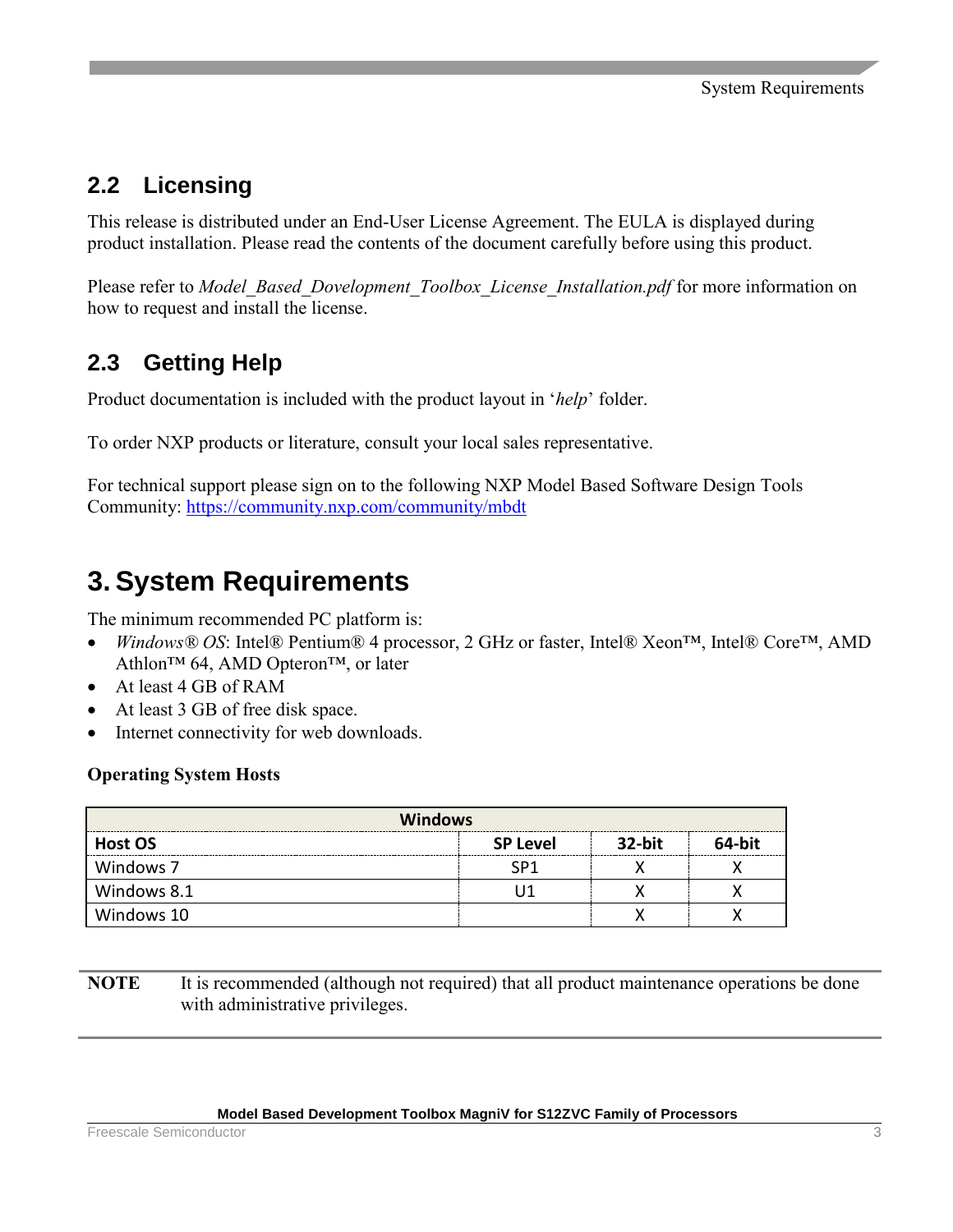## <span id="page-2-0"></span>**4. Release Contents**

## **4.1 MCU Support Matrix**

The following hardware configuration targets are supported:

|            | Memory        |           | <b>Bus Clock</b> | <b>XTAL</b>       |
|------------|---------------|-----------|------------------|-------------------|
|            | Configuration | Package   | Frequencies      | Frequencies       |
| Part Label | (Flash/RAM)   | Supported | Supported        | Supported         |
| S12ZVCA    | 192KB / 12KB  | 64 LQFP   | 32 Mhz           | IRC, 4, 8, 10, 16 |
| S12ZVCA    | 128KB / 8KB   | 64 LQFP   | 32 Mhz           | IRC, 4, 8, 10, 16 |
| S12ZVCA    | 96KB / 8KB    | 64 LQFP   | 32 Mhz           | IRC, 4, 8, 10, 16 |
| S12ZVCA    | 64KB / 4KB    | 64 LQFP   | 32 Mhz           | IRC, 4, 8, 10, 16 |
| S12ZVCA    | 192KB / 12KB  | 48 LQFP   | 32 Mhz           | IRC, 4, 8, 10, 16 |
| S12ZVCA    | 128KB / 8KB   | 48 LQFP   | 32 Mhz           | IRC, 4, 8, 10, 16 |
| S12ZVCA    | 96KB / 8KB    | 48 LQFP   | 32 Mhz           | IRC, 4, 8, 10, 16 |
| S12ZVCA    | 64KB / 4KB    | 48 LQFP   | 32 Mhz           | IRC, 4, 8, 10, 16 |
| S12ZVC     | 192KB / 12KB  | 64 LQFP   | 32 Mhz           | IRC, 4, 8, 10, 16 |
| S12ZVC     | 128KB / 8KB   | 64 LQFP   | 32 Mhz           | IRC, 4, 8, 10, 16 |
| S12ZVC     | 96KB / 8KB    | 64 LQFP   | 32 Mhz           | IRC, 4, 8, 10, 16 |
| S12ZVC     | 64KB / 4KB    | 64 LQFP   | 32 Mhz           | IRC, 4, 8, 10, 16 |
| S12ZVC     | 192KB / 12KB  | 48 LQFP   | 32 Mhz           | IRC, 4, 8, 10, 16 |
| S12ZVC     | 128KB / 8KB   | 48 LQFP   | 32 Mhz           | IRC, 4, 8, 10, 16 |
| S12ZVC     | 96KB / 8KB    | 48 LQFP   | 32 Mhz           | IRC, 4, 8, 10, 16 |
| S12ZVC     | 64KB / 4KB    | 48 LQFP   | 32 Mhz           | IRC, 4, 8, 10, 16 |

### **4.2 MATLAB Releases Supported**

| Product             | Version Compatibility             | Required or<br>Recommended |
|---------------------|-----------------------------------|----------------------------|
| <b>MATLAB</b>       | R2015aSP1, R2015b, R2016a, R2016b | Required                   |
| Simulink            | R2015aSP1, R2015b, R2016a, R2016b | Required                   |
| <b>MATLAB Coder</b> | R2015aSP1, R2015b, R2016a, R2016b | Required                   |
| Embedded Coder      | R2015aSP1, R2015b, R2016a, R2016b | Required                   |

**Model Based Development Toolbox MagniV for S12ZVC Family of Processors**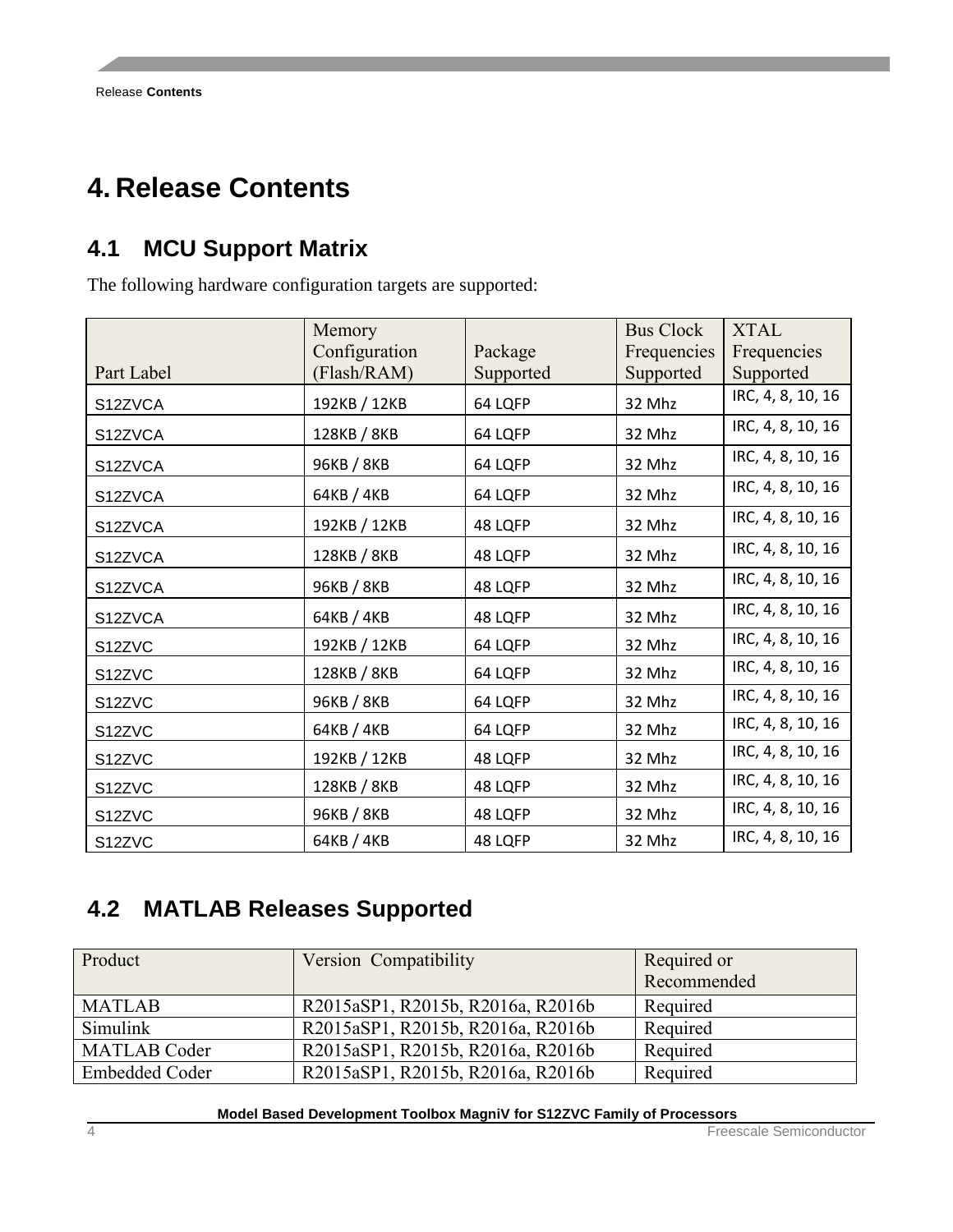Release Contents

| Simulink Coder             | R2015aSP1, R2015b, R2016a, R2016b | Required    |
|----------------------------|-----------------------------------|-------------|
| Stateflow                  | R2015aSP1, R2015b, R2016a, R2016b | Recommended |
| IEC Certification Kit (for | R2015aSP1, R2015b, R2016a, R2016b | Recommended |
| ISO 26262)                 |                                   |             |

### **4.3 Compiler Support**

| Compiler                  | <b>Versions Tested</b> |
|---------------------------|------------------------|
| Cosmic for Freescale S12Z | 4.3.9                  |
| CW for MCU                | 10.6.4                 |

## **4.4 Supported Peripherals/Devices of MCU**

- GPIO Digital I/O Blocks
- ADC Analog-to-Digital Converter
- DAC Digital-to-Analog Converter
- ACMP Analog Comparator
- SCI Serial Communication Interface
- SPI Serial Peripheral Interface
- MSCAN Multi-Scalable Controller Area Network
- PWM Pulse Width Modulation
- TIM Timer output
- CAN Physical Layer Module
- I2C Inter Integrated Circuit

### **4.5 Documentation**

#### User Manual

Explains how to install and configure the toolbox and details the main features such as Simulink blocks for every supported peripheral and modes of operation (Simulation/SIL/PIL/Target).

Installation Quick-Start Explains how to install and configure the product.

License Installation & Management Manual Explains how to obtain and manage the license for the product..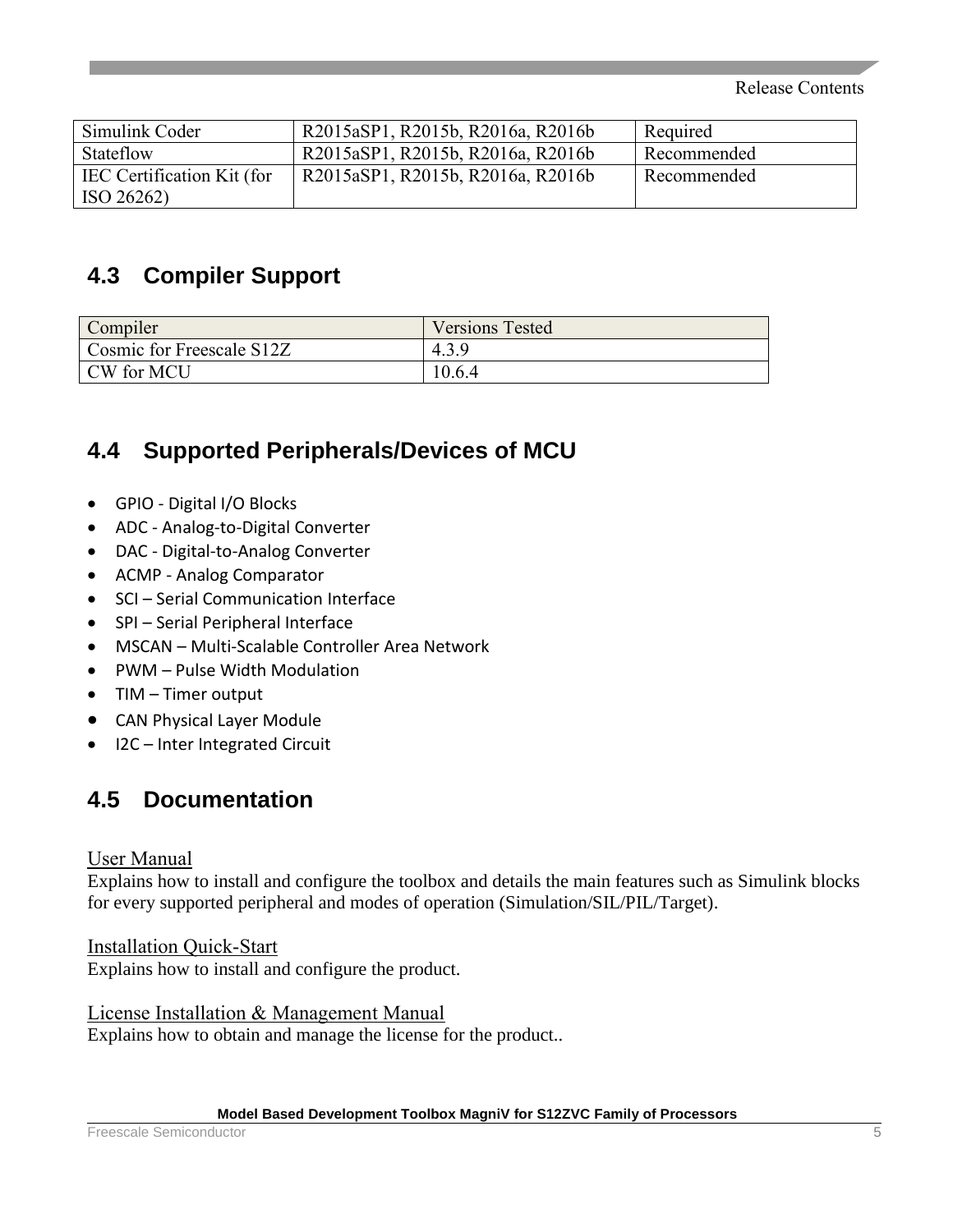## <span id="page-4-0"></span>**5. Product Features**

### **FreeMASTER Support**

The Model Based Development Toolbox has built-in code generation support for FreeMASTER through Serial (SCI) and CAN interface support. The CAN interface works with Vector CAN hardware, and IXAAT CAN interface cards. All features of FreeMASTER are supported with exception of flash programming capability.

#### **On-Target Profiling Support**

The Model Based Development Toolbox provides blocks to be used for On-Target function profiling that returns results in units of clock cycles of execution per execution iteration.

#### **Processor-In-the-Loop Support (PIL)**

The Model Based Development Toolbox provides PIL support for purposes of ASIL software development processes, "Model PIL Block" (Model Reference) and "PIL Block" modes of operation are supported "Top Model PIL" mode is not supported. PIL contains limited support for peripheral blocks. No support for interrupts exist in supported PIL modes of execution, therefore no blocks with interrupts are supported in PIL mode.

#### **Boot Loader**

- Internal Boot Loader is a standalone application which requires the Microsoft .NET Framework version 4.0 installed on PC, It may be required to download the package from http://www.microsoft.com/download and install if you are going to use PIL and internal

Boot Loader.

- The board should be configured to work with BAM to use Internal Boot Loader. Please check board documentation.

#### **Example Models**

Example models for different peripheral and motor control blocks are located in the install directory / examples. These are working examples of different configurations and use cases of peripheral blocks.

#### **Miscellaneous**

- It is possible to add the user's files into a project supported using the user defined script, please refer to User Manual for details.

- Model Referencing is supported but there are limitations with ISRs, please refer to User Manual for details.

## <span id="page-4-1"></span>**6. Known Issues**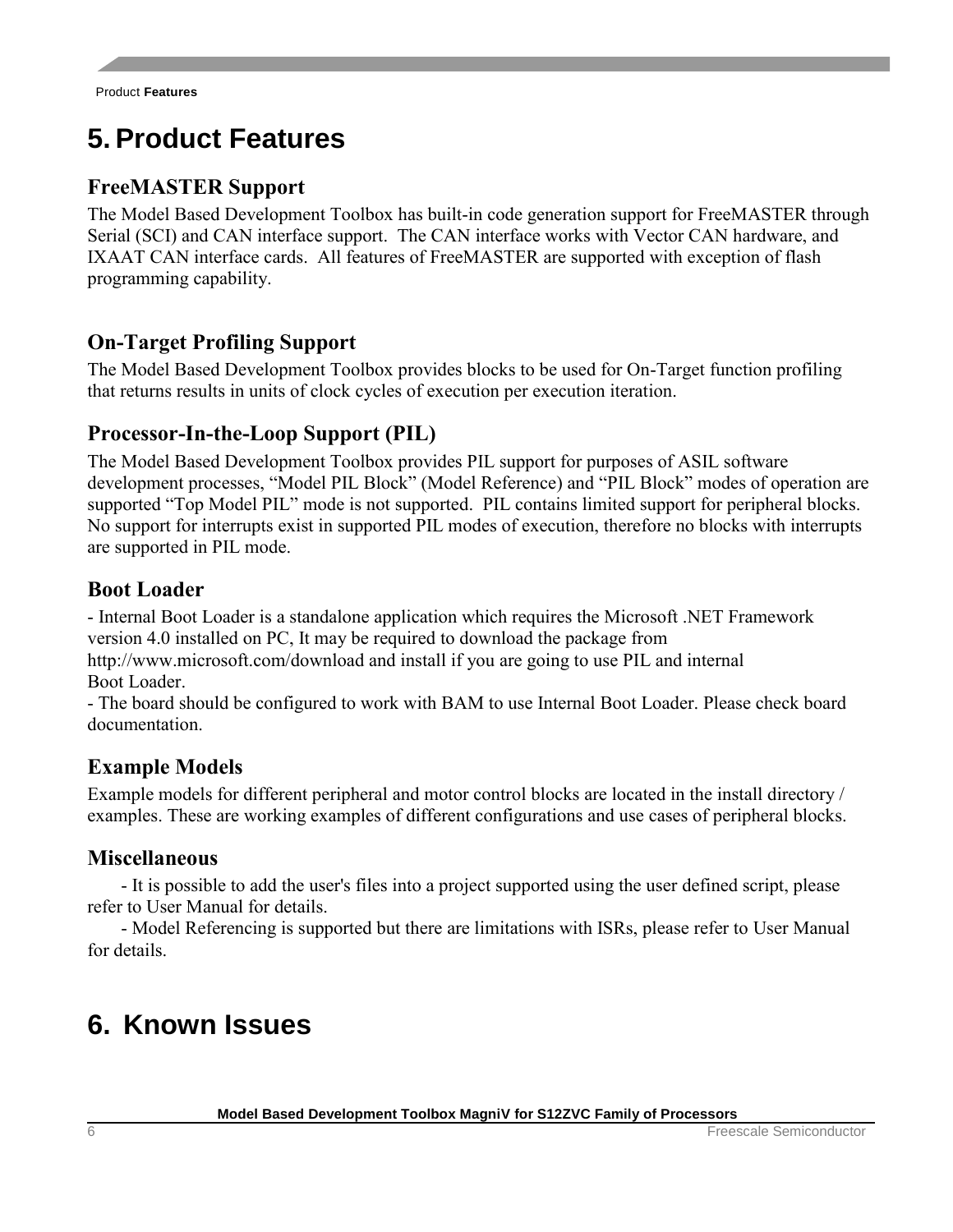Please consult the latest version of this document for the accurate list of known issues, available on Model Based Development Toolbox [product support page.](http://www.nxp.com/products/software-and-tools/run-time-software/automotive-software-and-tools/motor-control-development-solutions/motor-control-development-toolbox:MC_TOOLBOX?code=MC_TOOLBOX&nodeId=0152109D3F12B8F6F8&fpsp=1&tab=Documentation_Tab)

The following defects are known to be present in this release. Wherever applicable, the workaround is listed below defect description.

| <b>MBD Toolbox</b> |                                                                                                                                                                                        |  |
|--------------------|----------------------------------------------------------------------------------------------------------------------------------------------------------------------------------------|--|
| $AST-226$          | A different port number than the one set in model is used for downloading                                                                                                              |  |
|                    | Workaround: The first COM port is used so make sure the SCI connection of<br>interest is the first COM port of the machine.                                                            |  |
| 1404465            | Invalid payload size (123456) received during SIL/PIL communication between<br>Simulink and the target application. Check the rtiostream implementation for the<br>target application. |  |
|                    | Workaround: http://www.mathworks.com/support/bugreports/1404465                                                                                                                        |  |
|                    |                                                                                                                                                                                        |  |
|                    | <b>Boot Loader</b>                                                                                                                                                                     |  |
| AST-186            | RAppID downloader crash after building model if not COM port is correctly<br>selected                                                                                                  |  |
|                    | Workaround: Retry the download after setting the correct port or reconnecting<br>the SCI cable.                                                                                        |  |
|                    |                                                                                                                                                                                        |  |
| <b>Freemaster</b>  |                                                                                                                                                                                        |  |
| <b>NTR</b>         |                                                                                                                                                                                        |  |

ш